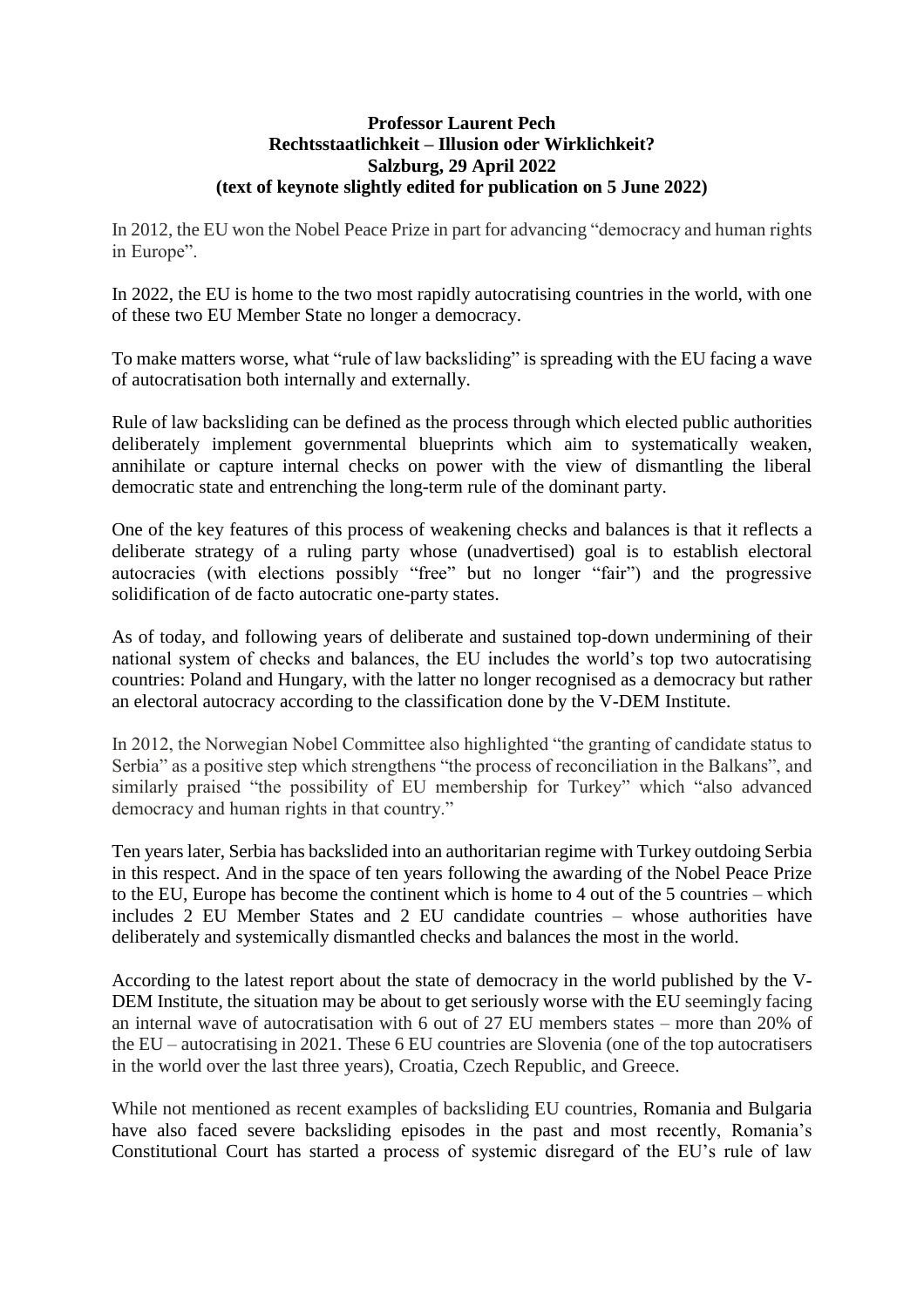requirements following the Court of Justice's first judgment in 2021 regarding Romania's judicial "reforms" previously adopted during this 2017-2019 backsliding episode.

This is reminiscent of what has previously been happening and is continuing to happen in Poland since 2015 where Polish authorities have essentially reinstated what amounts to a "Soviet-style justice system" where, to quote from the European Commission's own analysis, the executive and legislative powers can now 'interfere throughout the entire structure and output of the justice system'. To do so, Polish authorities have repeatedly and deliberately violated the Polish Constitution, EU and ECHR requirements relating to the principle of effective judicial protection and refused to comply with multiple rulings and orders from Polish and European courts. This process culminated in the ruling party's unlawfully composed "Constitutional Court" holding both the rule of law related case law of the Court of Justice and the European Court of Human Rights "unconstitutional" in the past year.

Rule of law backsliding represents a critical challenge for the EU because it represents an existential threat to the EU as it structurally undermines the fundamental premise on which the EU's interconnected legal order is based.

In light of the continuing deterioration of the situation on this front – which was entirely predictable and was indeed anticipated by the European Parliament many years ago – the President of the European Court of Justice was forced to publicly warn last November about the "extremely serious situation" the EU finds itself in, which "leaves the Union at a constitutional crossroads" with the EU's "foundations as a Union based on the rule of law" now "under threat".

A few months prior to this speech, in a case concerning Polish rules relating to the secondment of judges, EU Advocate General Bobek warned about the potential emergence of legal back holes within the EU itself and the potential "collapse" of the EU legal order if this happens.

I would submit this is no longer a potentiality but a reality in at least one EU Member State as how else could one describe a Member State where hundreds and hundreds of "judges" are irregularly appointed via an unconstitutional body and where national and European rulings relating to the right to an independent tribunal established by law are routinely ignored by national authorities.

In the face of this clear and present danger for the continuing functioning if not very existence of the EU legal order, the Council and the European Council have repeatedly failed to fully acknowledge the severity of the problem or match their strong rule of law rhetoric with prompt and forceful actions and sanctions.

One must acknowledge that the resurgence of authoritarianism within the EU itself was unexpected. It is also no easy task to confront national authorities engaged in rule of law backsliding with a fanatical zeal as they have unfortunately multiple avenues to block and/or undermine the EU from within due to the extremely consensual nature/multi-level nature of the EU's institutional framework.

That said, both the Commission and Council deserve in my view strong criticism for seeking refuge in the creation of new tools to avoid having to enforce the tools they have. In this respect, we fully share the view recently expressed by Professor Kelemen: